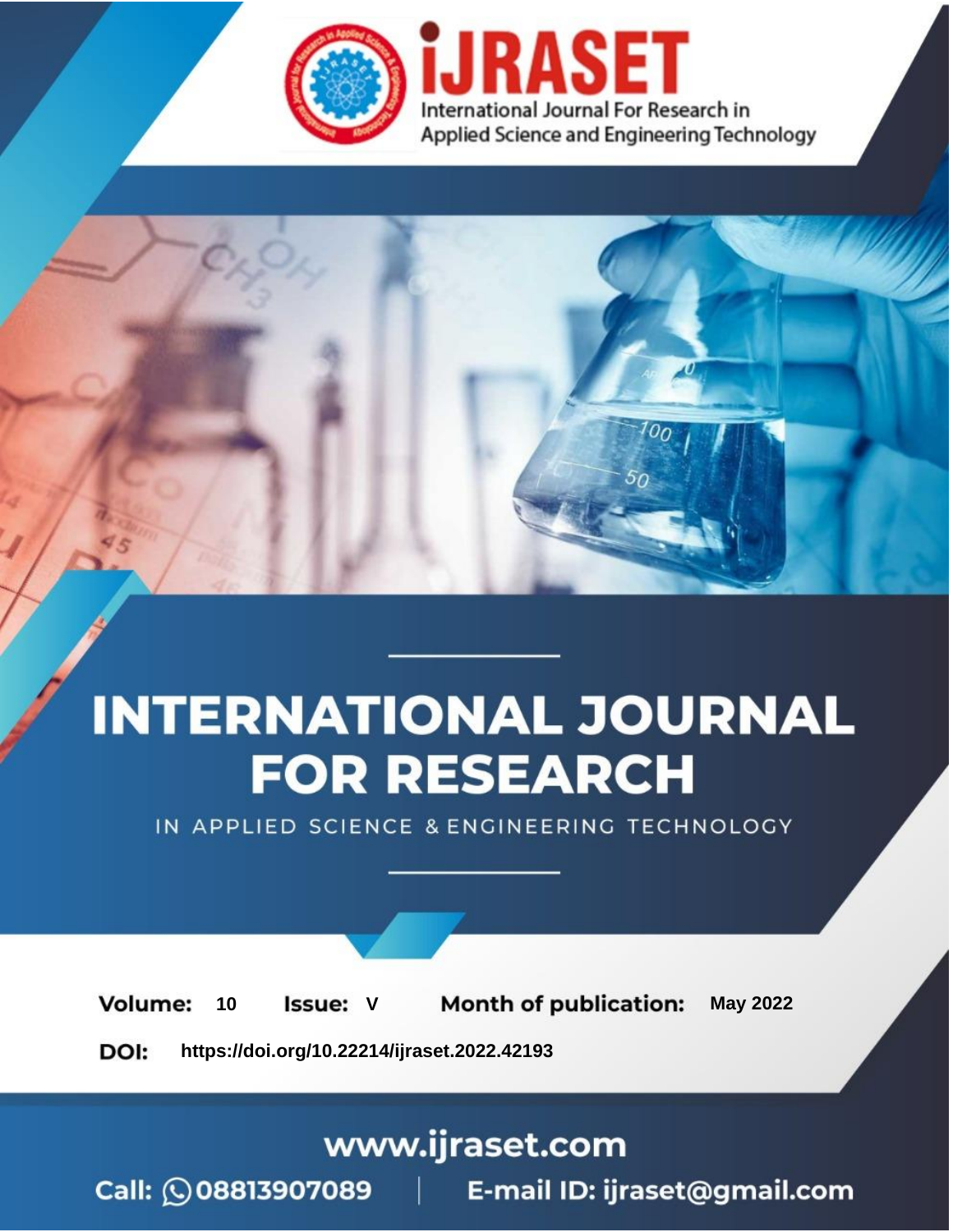

### **AI System With Voice Modulation Using Neural Network**

M. Roshini<sup>1</sup>, S. Nandhika<sup>2</sup>, S. Prathipa<sup>3</sup>, Dr. Rajasekar Velswamy<sup>4</sup> *1, 2, 3, 4Department of Computer Science and Engineering, SRM Institute of Science and Technology, Chennai, India*

*Abstract: A virtual assistant, also called AI assistant or digital assistant, is an application that understands voice commands and completes tasks for the user. Popular virtual assistants currently include Amazon Alexa, Apple, Siri, Google Assistant. In our project we'll create an AI system using Neural network algorithm and NLP Techniques. AI System which is able to perform all the actions-speaking, listening task, google search engine tasks, playing YouTube videos, tracking current location, date, time, day, year etc. Additionally, to these features AI Assistant will recognize emotions and communicate back to the speaker ,changing the voice of the assistant and recognize other language.*

#### **I. INTRODUCTION**

Artificial intelligence (AI) the flexibility of a information processing system or computer-controlled robot to perform tasks commonly related to intelligent beings. Such tasks, historically performed by a private assistant or secretary, include taking dictation, reading text or email messages aloud, looking up phone numbers, scheduling, placing phone calls and reminding the end user about appointments. An AI system can perform tasks or services for private supported command,questions. Popular virtual assistants currently include Amazon Alexa, Apple's Siri, Google Assistant. The existing popular AI Assistant is Amazon Alexa. It starts with signal processing, which provides Alexa as many chances as possible to create sense of the audio by cleaning the signal. the thought is to enhance the target signal, which implies having the ability to spot ambient noise just like the TV and minimize them. To resolve these issues, seven microphones are wont to identify where the signal is coming from therefore the device can specialize in it. the following task is "Wake Word Detection". It determines whether the user says one among the words the device is programmed to wish to show on, like "Alexa". this can be needed to reduce false positives and false negatives. If the wake word is detected, the signal is then sent to the speech recognition software within the cloud, which takes the audio and converts it to text format.

When users say 'Alexa' which wakes up the device. The wake word put the Alexa into the listening mode and prepared to require instructions Invocation name is that the keyword wont to trigger a selected "skill". Users can combine the invocation name with an action, command or question. All the custom skills must have an invocation name to begin it.

'Taurus' is an utterance. Utterances are phrases the users will use when making a call for participation to Alexa. Alexa identifies the user's intent from the given utterance and responds accordingly. So basically, the utterance decides what user want Alexa to perform.

After that Alexa enabled devices sends the user's instruction to a cloud-based service called Alexa Voice Service (AVS). Alexa Voice Service is that the brain of Alexa enabled devices and perform all the complex operations like Automatic Speech Recognition (ASR) and tongue Understanding (NLU). Alexa Voice Service process the response and identify the user's intent, then it makes the online service request to 3rd party server if needed.

Our AI system also can perform all the tasks like Google program, search YouTube video , tracking locations ,playing music, answering to the questions and together with these features our Assistant can even recognize the emotion of an individual by analyzing the voice of an individual and may answer accordingly.

In our project we have used four modules

- *1)* Base
- *2)* Emotions
- *3)* Features
- *4)* Advanced features

In today's world most of the people are much involved in their day-to-day work due to this reason people cannot find time to relax themselves. Even some people work fraught they don't have time to speak to others and to release their stress. So, our AI System are more helpful for people to speak with this AI whenever they're under stress or pressure because the AI can recognize their emotions and respond back during a friendly way.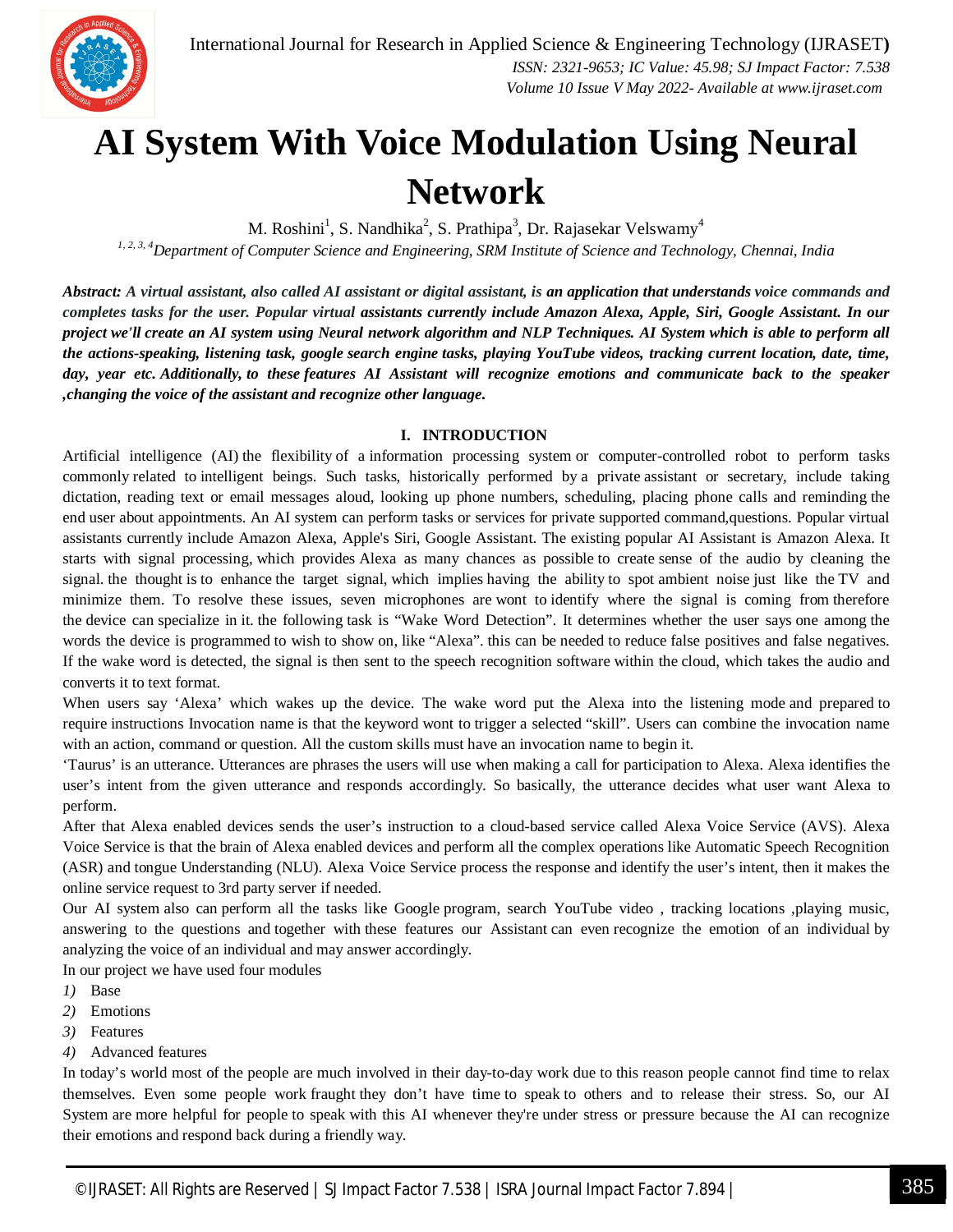

 *ISSN: 2321-9653; IC Value: 45.98; SJ Impact Factor: 7.538 Volume 10 Issue V May 2022- Available at www.ijraset.com*

#### **II. RELATED WORK**

In our project we have 4 modules:

*A. Creating Base*

*1) Speak*

AI Assistant is trained in such a way that it reads the given text within the variety of speech.

Packages used: pyttsx3

*2) Listen*

AI Assistant is trained in such a way that it takes input as speech of a user using microphone and converts the speech into text.

Packages used: Speak Recognition

*3) Brain*

In this brain of AI Asssistant is developed using neural network where user input is taken within the type of input layer and processed together with hidden layer and after performing the operations inside the neural network the required result's given using output layer.

Packages used: Torch

#### *4) Neural Network*

In this we perform NLP techniques the primary one is tokenization where a sentence is abate into set of words called token for better understanding of every word then it follows stem technique where the assistant takes only the basis word and finds the precise meaning of it by comparing with the intents then finally it follows bag of words where we'll be splitting each word within the sentences and adding it to an array. which is able to initially be a listing of zeros with the dimensions adequate the length of the all words array. If we've a array of sentences = ["hello", "how", "are", "you"] and an array of total words = ["hi", "hello", "I", "you", "bye", "thank", "cool"] then its bag of words array are going to be bog  $= [0, 1, 0, 1, 0, 0, 0]$ . we'll loop over the each word within the all words array and also the array resembling each word. If a word from the sentence is found within the all words array, 1 are replaced at that index/position within the array.Neural network is performs these tasks inside and provides the output. Packages used: NumPy, NLTK

*5) Intents*

Created intents.json file inside this we've tags, patterns and responses. If a user says hello it goes inside greetings tag and checks for patterns if it matches then the response from AI is given as hello. Like wise we've created multiple intents like bye, health, date, time, day, Wikipedia, google, location, temperature , current status.

*6) Train*

Firstly, we'll be loading the intents.json file then will will separate all the tags & words into their separate lists then we'll be cleaning the info by implementing the functions that we created earlier . subsequently we transform the information into a format that our PyTorch Model . Every Neural network features a set of hyper parameters that require to be set before use.Before Instantiating our Neural Net Class or Model, we are going to first defined some hyper parameters which might be changed accordingly. We used getitem and getitem magic funtions. Then we Instantiated the model, loss and optimizer functions. subsequently we trained the model then the training was completed and file saved to data.pth. So during this module we trained the AI using intents.

Modules used : json ,numpy, torch

#### *7) Creating the AI*

In this we Loaded our Saved Model. Finally Our AI Assistant training was complete. Then we Trained the AI to perform all the functions : Listening, speaking and performing all the actions as per the request of the user. Modules used: random

*B. Emotions*

Created more intents to acknowledge the sentences of the user.

Here additional tags are created like identity, distinguishing the emotions by creating new tags for various patterns and created responses.

So that the AI can understand exactly what the speaker is asking or talking about.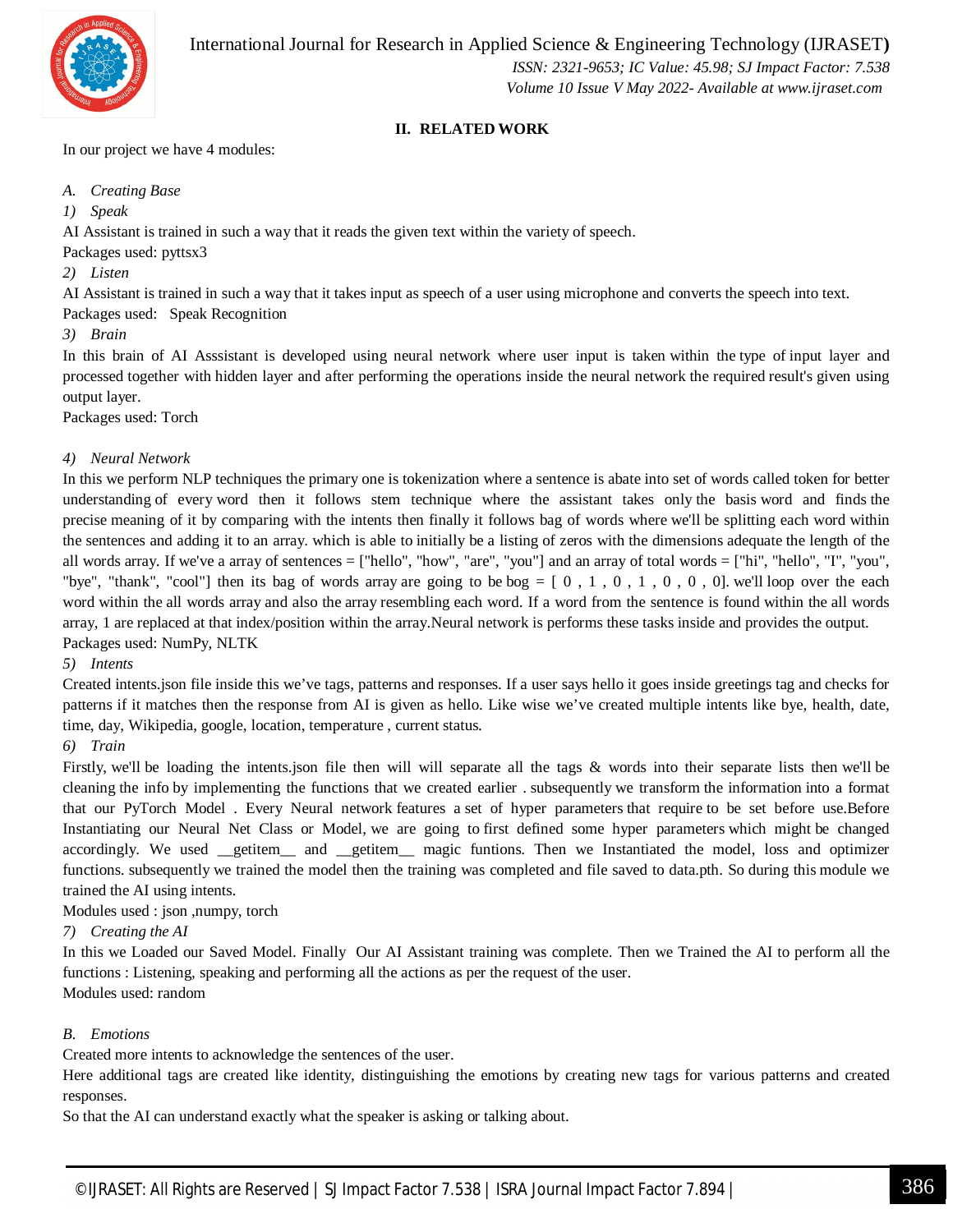

 *ISSN: 2321-9653; IC Value: 45.98; SJ Impact Factor: 7.538 Volume 10 Issue V May 2022- Available at www.ijraset.com*

*C. Features*

AI performs tasks requested by the speaker:

(i)Non –Input:

In this the AI assistant will perform time , day, date task.

For example if a user asks for date then the AI will respond and display the date of the present day. (ii) Input:

In this the AI assistant will perform tasks based on particular question of the user. For example if a person asks a question what is environmental effects then the AI will answer to the question by saying the definition, types etc.Various tasks performed are: Answering to the questions ,Wikipedia search, Google search engine tasks ,YouTube search ,Pointing out the location , Performing mathematical operations.

#### *D. Advanced Features*

We trained our AI to Recognizing other languages.

Also Changing the voice of the AI Assistant.

In this paper we've used NLP Algorithm .It handles interactions between machines and natural languages of humans within which computers are entailed to analyse, understand, alter, or generate natural language. NLP scans a sentence from left to right to analyse the meaning of a sentence.

In this paper we Perform a number of the methods of Natural Language processing tasks like Tokenization:

Tokenization is breaking the raw text into small chunks. Tokenization breaks the raw text into words, sentences called tokens. These tokens help in understanding the context or developing the model for the NLP. The tokenization helps in interpreting the meaning of the text by analysing the sequence of the words.

Stem: Stemming is basically removing the suffix from a word and reduce it to its stem. the most aim is to scale back the inflectional sorts of each word into a standard base word or descriptor or stem word.

bag\_of\_words

After processing through tokenization and stem bag\_of\_Words is being processed where we get the desired results and also the assistant performs the desired result.

#### **III. RESULTS AND DISCUSSION:**



In this paper we have first taken the input as speech of a user for this we have used microscope so that only the voice of a person can be taken as an input and the external noise can be removed for better understanding of the input to analyse the speech and process the speech further to get desired results. After taking speech as input the speech recognition module helps to identify the spoken words and converts them into texts. Then further the words are processed in python backend where NLP techniques are being used. Firstly words are processed in tokenization then stem technique and bag\_of\_words technique .These process happens inside the neural network and we get the desired results being achieved by the assistant. API call is additionally processed because the assistant performs all the task that the user requests. For performing the actions the content extraction is being used . Also there is an additional feature that we added. The assistant can also recognize the emotion of a person by analysing the speech of a person that is being trained by the intents.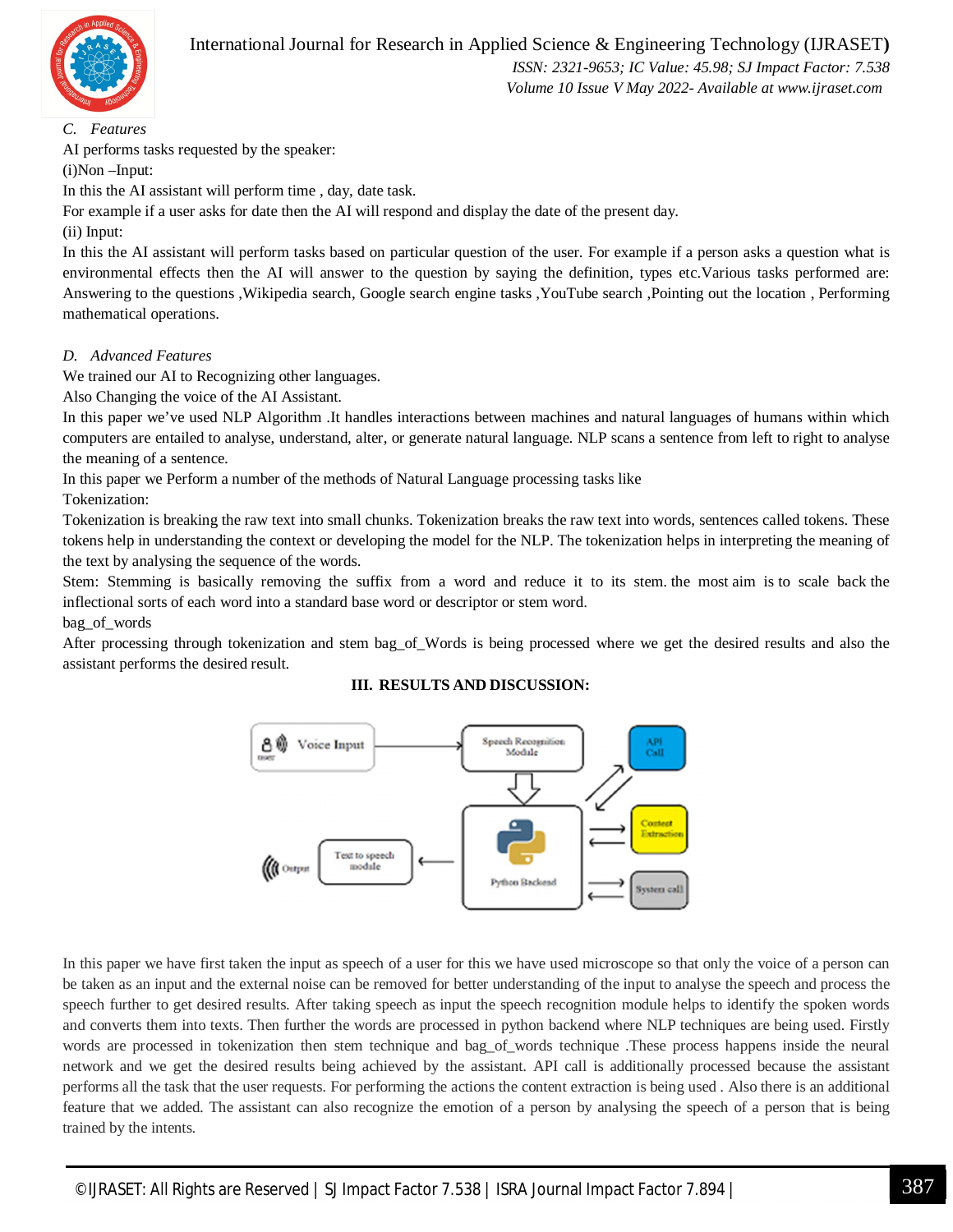

#### International Journal for Research in Applied Science & Engineering Technology (IJRASET**)**

 *ISSN: 2321-9653; IC Value: 45.98; SJ Impact Factor: 7.538 Volume 10 Issue V May 2022- Available at www.ijraset.com*

#### **IV. CONCLUSION**

The main objective of this paper is the AI Assistant can perform all the operations such as search engine tasks, setting remainders ,date, time, location, answering to the questions, playing youtube videos and also finds the emotion of a person by analysing the speech of a person. The scope of this paper is most of the people are busy in their work life they don't even find time to relax because of which their mental pressure can increase , so this AI Assistant can help them as this assistant is designed to talk with people and perform their desired tasks and also whenever people get bored or stressed they can communicate with this AI as this assistant can understand their emotion and talk with people in a friendly way.

#### **REFERENCES**

- [1] https://www.researchgate.net/publication/320707512\_Detection\_and\_Analysis\_of\_Human\_Emotions\_through\_Voice\_and\_Speech\_Pattern\_Processing
- [2] https://www.researchgate.net/publication/267229317\_Human\_Emotion\_Recognition\_System
- [3] https://www.breitbart.com/tech/2017/05/02/new-artificial-intelligence-can-mimic-human-voices/